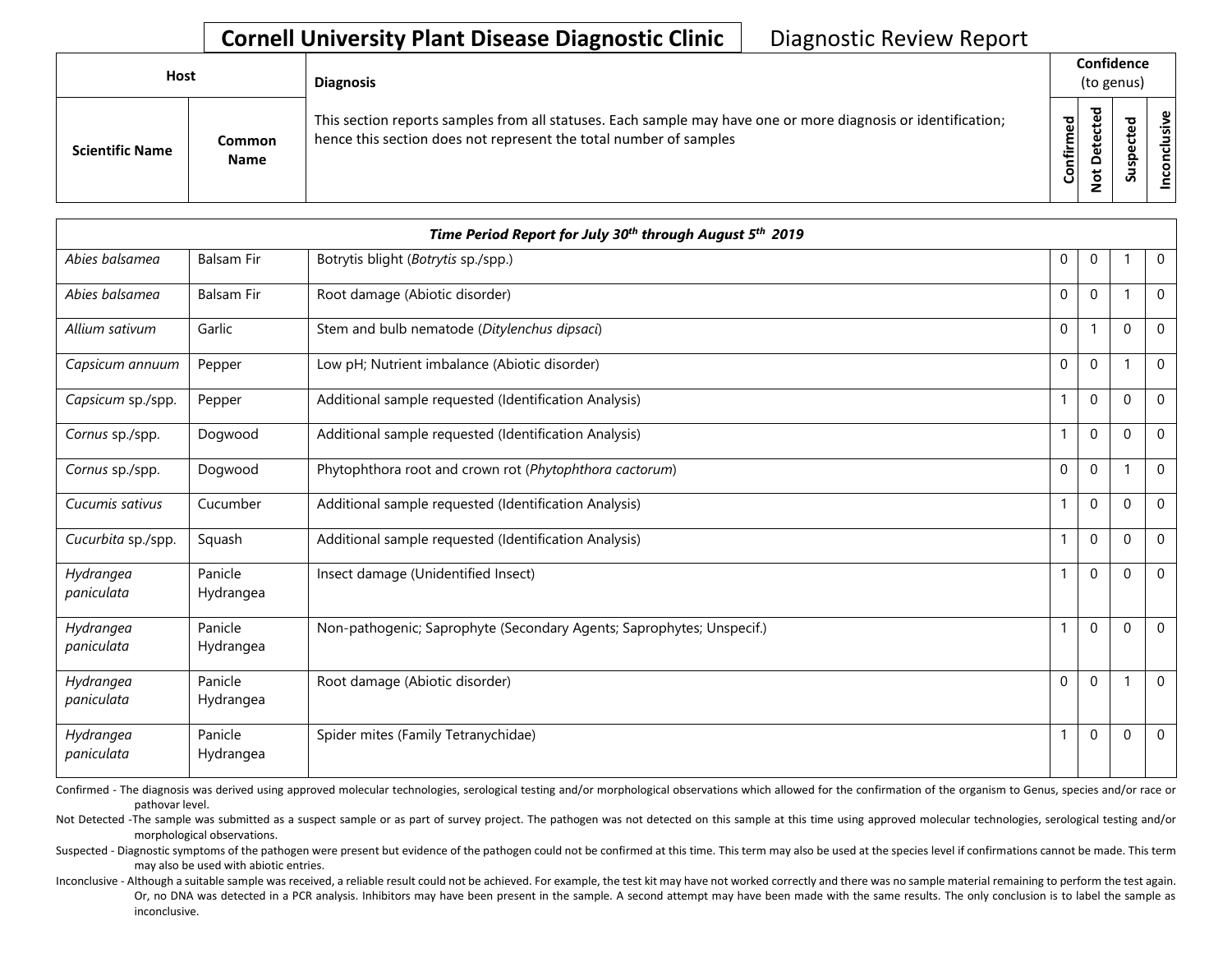| Host                   |                       | <b>Diagnosis</b>                                                                                                                                                                   |                                  | Confidence<br>(to genus) |          |              |  |  |  |
|------------------------|-----------------------|------------------------------------------------------------------------------------------------------------------------------------------------------------------------------------|----------------------------------|--------------------------|----------|--------------|--|--|--|
| <b>Scientific Name</b> | Common<br><b>Name</b> | This section reports samples from all statuses. Each sample may have one or more diagnosis or identification;<br>hence this section does not represent the total number of samples | ъ<br>$\mathbf{Q}$<br>nfirm<br>ပိ |                          | <b>S</b> | ω<br>'ল<br>Ō |  |  |  |

| Ilex glabra                | Inkberry                 | Root damage (Abiotic disorder)                                        | $\Omega$     | $\mathbf{0}$     |             | $\mathbf 0$  |
|----------------------------|--------------------------|-----------------------------------------------------------------------|--------------|------------------|-------------|--------------|
| Ilex glabra                | Inkberry                 | Twig blight (Fusicoccum sp./spp.)                                     |              | $\Omega$         | $\Omega$    | $\mathbf{0}$ |
| Lactuca sp./spp.           | Lettuce                  | Powdery mildew (Golovinomyces sp./spp.)                               |              | $\mathbf 0$      | $\Omega$    | $\mathbf 0$  |
| Lactuca sp./spp.           | Lettuce                  | Pythium root and/or crown rot (Pythium sp./spp.)                      | $\mathbf{1}$ | $\Omega$         | $\Omega$    | $\mathbf{0}$ |
| Lactuca sp./spp.           | Lettuce                  | Springtails (Order Collembola)                                        |              | $\Omega$         | $\Omega$    | $\mathbf 0$  |
| Lactuca sp./spp.           | Lettuce                  | Stem rot (Unidentified Agent)                                         |              | $\mathbf 0$      | 0           | $\mathbf 0$  |
| Laurus nobilis             | Sweet Bay; bay<br>laurel | Canker; Dieback; Leaf blight (Fusicoccum sp./spp.)                    |              | $\Omega$         | $\Omega$    | $\mathbf 0$  |
| Laurus nobilis             | Sweet Bay; bay<br>laurel | Root damage (Abiotic disorder)                                        | $\Omega$     | $\Omega$         |             | $\mathbf 0$  |
| Lycopersicon<br>esculentum | Tomato                   | Septoria leaf spot (Septoria lycopersici)                             |              | $\boldsymbol{0}$ | 0           | $\mathbf 0$  |
| Lycopersicon<br>esculentum | Tomato                   | Additional sample requested (Identification Analysis)                 |              | $\mathbf 0$      | $\mathbf 0$ | $\mathbf 0$  |
| Pinus sp./spp.             | Pine                     | Additional sample requested (Identification Analysis)                 |              | $\Omega$         | $\Omega$    | $\Omega$     |
| Pinus sp./spp.             | Pine                     | Insect damage (Unidentified Insect)                                   |              | $\Omega$         | $\Omega$    | $\Omega$     |
| Pinus sp./spp.             | Pine                     | Non-pathogenic; Saprophyte (Secondary Agents; Saprophytes; Unspecif.) | $\mathbf{1}$ | $\mathbf 0$      | 0           | $\mathbf 0$  |
|                            |                          |                                                                       |              |                  |             |              |

Confirmed - The diagnosis was derived using approved molecular technologies, serological testing and/or morphological observations which allowed for the confirmation of the organism to Genus, species and/or race or pathovar level.

Not Detected -The sample was submitted as a suspect sample or as part of survey project. The pathogen was not detected on this sample at this time using approved molecular technologies, serological testing and/or morphological observations.

Suspected - Diagnostic symptoms of the pathogen were present but evidence of the pathogen could not be confirmed at this time. This term may also be used at the species level if confirmations cannot be made. This term may also be used with abiotic entries.

Or, no DNA was detected in a PCR analysis. Inhibitors may have been present in the sample. A second attempt may have been made with the same results. The only conclusion is to label the sample as Inconclusive - Although a suitable sample was received, a reliable result could not be achieved. For example, the test kit may have not worked correctly and there was no sample material remaining to perform the test again. inconclusive.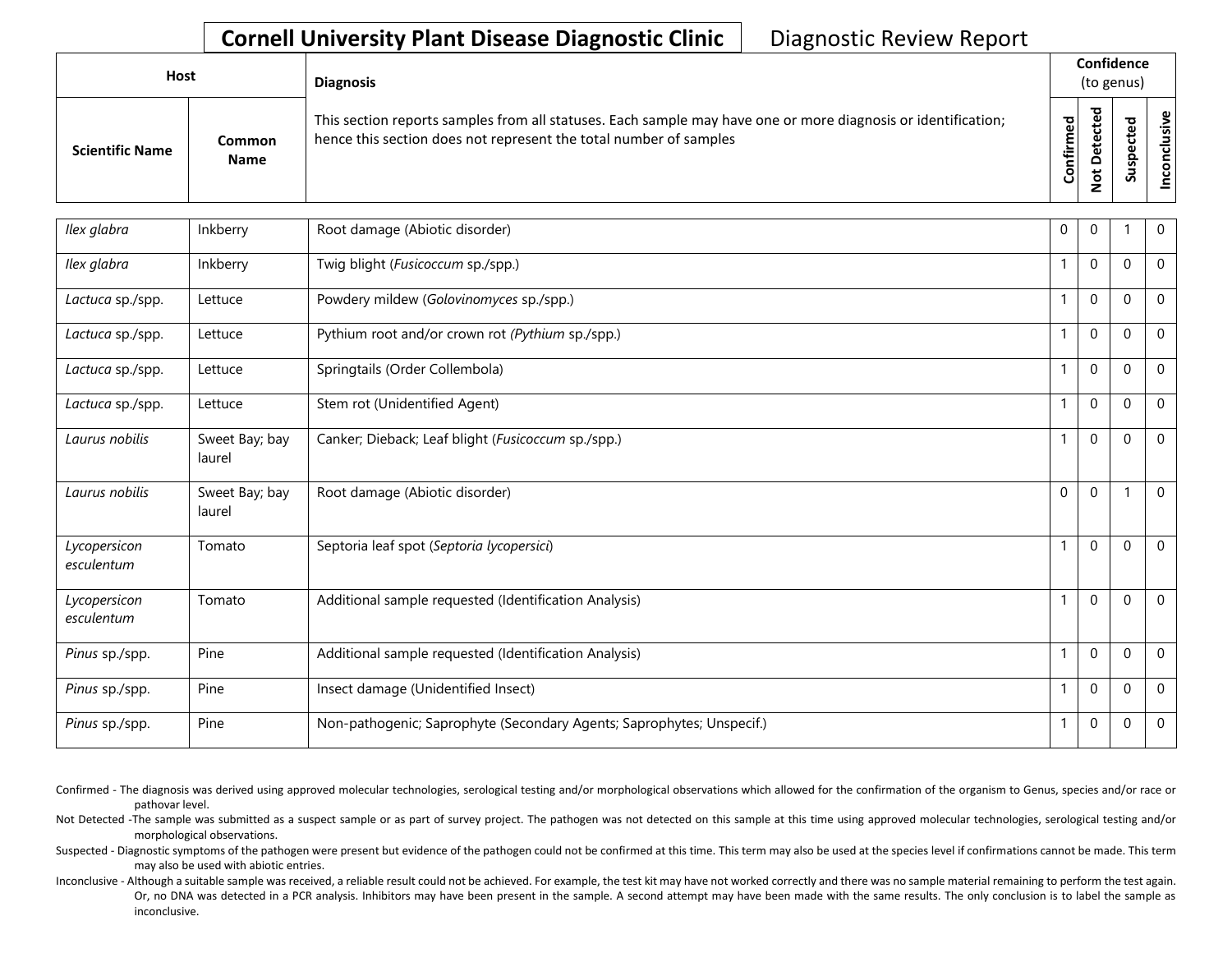| Host |                        |                       | <b>Diagnosis</b>                                                                                                                                                                   |           | Confidence<br>(to genus) |                                  |                                      |  |  |  |
|------|------------------------|-----------------------|------------------------------------------------------------------------------------------------------------------------------------------------------------------------------------|-----------|--------------------------|----------------------------------|--------------------------------------|--|--|--|
|      | <b>Scientific Name</b> | Common<br><b>Name</b> | This section reports samples from all statuses. Each sample may have one or more diagnosis or identification;<br>hence this section does not represent the total number of samples | Confirmed | ਠ<br>Φ<br>$\Omega$<br>پ  | 73<br>ω<br>ω<br>௨<br>s<br>з<br>S | $\boldsymbol{\mathsf{g}}$<br>'ল<br>ပ |  |  |  |

| Quercus sp./spp.        | Oak                | Discula anthracnose (Discula sp./spp.)                |              | $\Omega$       | $\Omega$     | $\mathbf 0$  |
|-------------------------|--------------------|-------------------------------------------------------|--------------|----------------|--------------|--------------|
| Quercus sp./spp.        | Oak                | Growth regulator effect (Abiotic disorder)            | $\Omega$     | $\mathbf{0}$   |              | $\mathbf{0}$ |
| Quercus sp./spp.        | Oak                | Insect damage (Unidentified Insect)                   | $\mathbf 1$  | $\mathbf{0}$   | $\Omega$     | $\mathbf 0$  |
| Quercus sp./spp.        | Oak                | Red leaf spot (Tubakia dryina)                        |              | $\mathbf{0}$   | $\Omega$     | $\mathbf{0}$ |
| Quercus sp./spp.<br>red | Red Oaks           | Red leaf spot (Tubakia dryina)                        |              | $\mathbf{0}$   | $\Omega$     | $\mathbf{0}$ |
| Quercus sp./spp.<br>red | Red Oaks           | Red oak leafminer (Japanagromyza viridula)            | $\Omega$     | $\overline{0}$ |              | $\mathbf{0}$ |
| Quercus sp./spp.<br>red | Red Oaks           | Sunscald (Abiotic disorder)                           | 0            | $\mathbf 0$    |              | $\mathbf 0$  |
| Tsuga canadensis        | Eastern<br>Hemlock | Additional sample requested (Identification Analysis) | $\mathbf{1}$ | $\mathbf{0}$   | $\mathbf{0}$ | $\Omega$     |
| Tsuga canadensis        | Eastern<br>Hemlock | No pathogen found (Identification Analysis)           | $\mathbf{1}$ | $\mathbf 0$    | $\mathbf 0$  | $\mathbf 0$  |
| Tsuga canadensis        | Eastern<br>Hemlock | Root damage (Abiotic disorder)                        | $\Omega$     | $\mathbf{0}$   |              | $\mathbf{0}$ |
| Tsuga canadensis        | Eastern<br>Hemlock | Additional sample requested (Identification Analysis) |              | $\mathbf{0}$   | $\Omega$     | $\mathbf{0}$ |

Confirmed - The diagnosis was derived using approved molecular technologies, serological testing and/or morphological observations which allowed for the confirmation of the organism to Genus, species and/or race or pathovar level.

Not Detected -The sample was submitted as a suspect sample or as part of survey project. The pathogen was not detected on this sample at this time using approved molecular technologies, serological testing and/or morphological observations.

Suspected - Diagnostic symptoms of the pathogen were present but evidence of the pathogen could not be confirmed at this time. This term may also be used at the species level if confirmations cannot be made. This term may also be used with abiotic entries.

Or, no DNA was detected in a PCR analysis. Inhibitors may have been present in the sample. A second attempt may have been made with the same results. The only conclusion is to label the sample as Inconclusive - Although a suitable sample was received, a reliable result could not be achieved. For example, the test kit may have not worked correctly and there was no sample material remaining to perform the test again. inconclusive.